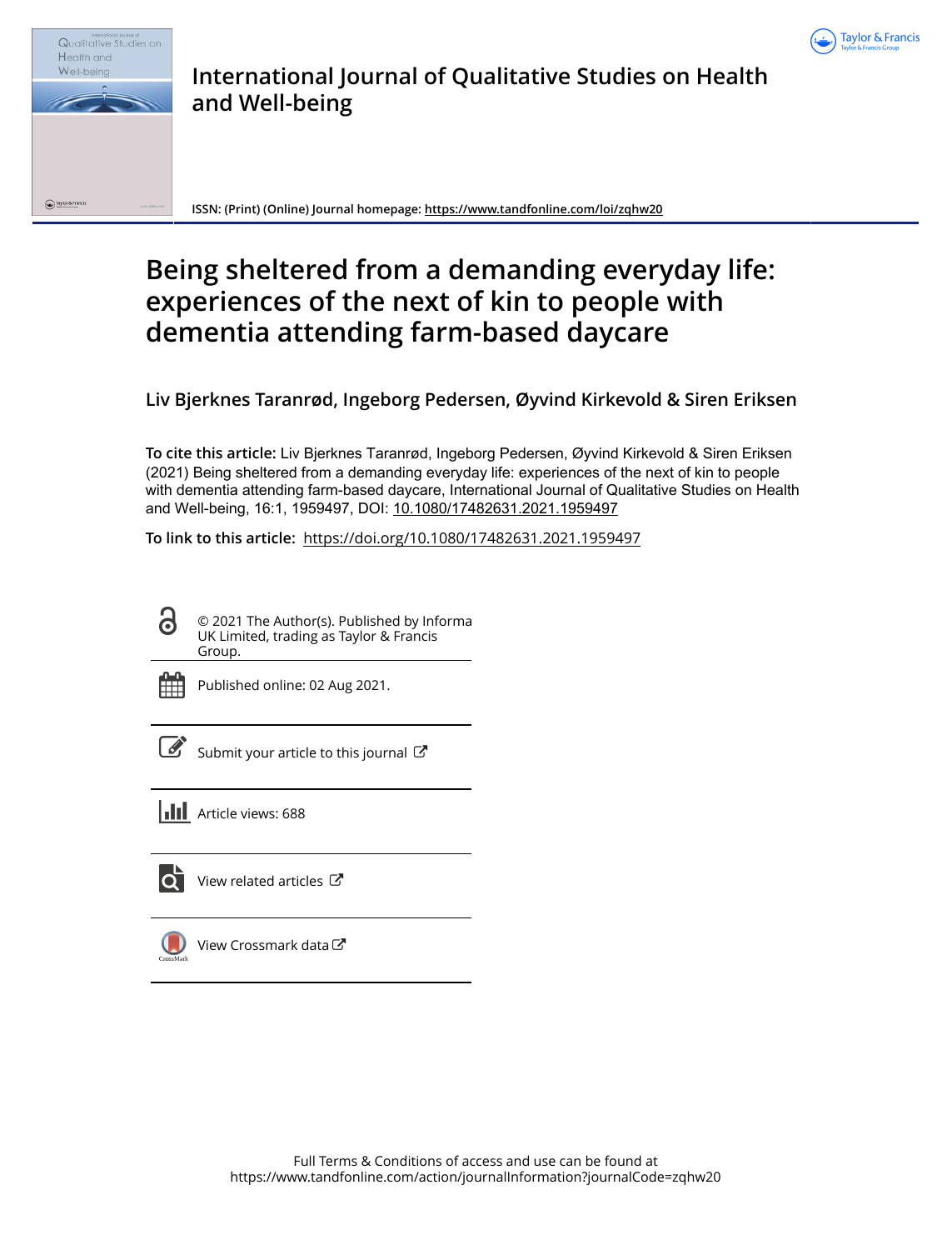

**a** OPEN ACCESS **D** Check for updates

# **Being sheltered from a demanding everyday life: experiences of the next of kin to people with dementia attending farm-based daycare**

Liv Bjerknes Taranrø[d](http://orcid.org/0000-0001-6044-2052) @[a,b,](#page-1-0) Ingeborg Pedersen<sup>c</sup>, Øyvind Kirkevold<sup>[a](#page-1-0)[,d](#page-1-1)[,e](#page-1-2)</sup> and Siren Eriksen @a[,f](#page-1-3)

<span id="page-1-3"></span><span id="page-1-2"></span><span id="page-1-1"></span><span id="page-1-0"></span>ªVestfold Hospital Trust, Norwegian National Advisory Unit on Ageing and Health, Tønsberg, Norway; <sup>b</sup>Faculty of Medicine, University of Oslo, Oslo, Norway; <sup>c</sup>Department of Public Health Science, Norwegian University of Life Sciences, Ås, Ås, Norway; <sup>d</sup>Innlandet Hospital Trust, Centre for Age Related Functional Decline and Diseases (AFS), Hamar, Norway; e Department of Health Sciences, Norwegian University of Science and Technology (NTNU), Gjøvik, Norway; f Department of Bachelor in Nursing, Lovisenberg Diaconal University College, Oslo, Norway

#### **ABSTRACT**

**Purpose:** Farm-based daycare (FDC) is a type of daycare service for people with dementia. The aim of the present study was to explore the next of kin's experiences with FDC and how the service may affect their daily life.

**Methods:** The study has a qualitative, descriptive design. Eight semi-structured interviews with next of kin were conducted. The data were analysed in accordance with content analysis. **Results:** We identified three main categories: (1) I am fine when you are fine, (2) Significant aspects of the service at the farm, and (3) FDC as a part of the dementia trajectory. The findings were summarized in one overarching, latent theme: "Being sheltered from a demanding everyday life".

**Conclusions:** The findings indicate that next of kin's experience of respite is closely connected to the well-being of their relatives at the FDC and the quality of the service. FDC provides significant support through a part of the trajectory of dementia. Despite experiencing respite and support, next of kin continue to struggle with ethical and moral decisions about the futures of their relatives with dementia.

#### **ARTICLE HISTORY**

Accepted 20 July 2021

#### **KEYWORDS**

Family caregiver; next of kin; dementia; daycare service; farm-based daycare; care farming: respite: support: qualitative; interviews

# **Introduction**

<span id="page-1-11"></span><span id="page-1-8"></span><span id="page-1-5"></span><span id="page-1-4"></span>Dementia affects cognitive abilities and activities of daily living. The condition not only has an impact on the person with dementia but also affects the next of kin (Livingston et al., [2020\)](#page-9-0). Next of kin caring for people with dementia have an increased risk for burden of care, including reduced physical, mental and social health. They may also experience financial challenges related to care tasks (Adelman et al., [2014;](#page-9-1) del-Pino-Casado et al., [2018](#page-9-2)). In Norway, it is a policy that people with dementia should live in their own homes as long as possible with the support of individually tailored services and next of kin contributing to their care (Norwegian Ministry of Health and Care Services, [2015,](#page-10-0) [2018](#page-10-1); World Health Organization, [2017](#page-10-2)). About 90% of people with dementia in Norway receive help from their next of kin, and the help increases during the course of dementia (Vossius et al., [2015\)](#page-10-3). The municipalities are obliged to provide necessary support such as respite, training and guidance for next of kin (Act 2011–06-24-30 Helse- og omsorgstjenesteloven, [2021](#page-9-3)). Daycare (DC) services are intended to facilitate meaningful activities in a safe environment and to improve quality of life for

<span id="page-1-10"></span><span id="page-1-6"></span>people with dementia. In addition, they provide respite and support for next of kin (Du Preez et al., [2018](#page-9-4); Norwegian Ministry of Health and Care Services, [2007](#page-10-4), [2015\)](#page-10-0). Since 2020, all Norwegian municipalities have been obliged to offer DC services for people with dementia (Act 2011–06-24-30 Helse- og omsorgstjenesteloven, [2021](#page-9-3)).

<span id="page-1-9"></span><span id="page-1-7"></span>A review found that DC creates a break from caregiving tasks and reduces feelings of burden, worry and depression among next of kin (Maffioletti et al., [2019](#page-10-5)). Further, DC may improve quality of life and have a positive influence on the relationship between the next of kin and the person with dementia, leading to improved cooperation and higher quality of time spent together (Maffioletti et al., [2019\)](#page-10-5). Other studies reported that the content and quality of the DC were important for the next of kin's experiences of respite, i.e., having confidence in the staff and knowing that their relatives with dementia are being well cared for contributed to their experience of respite (Rokstad et al., [2017](#page-10-6); Strandli et al., [2016](#page-10-7)).

<span id="page-1-12"></span>To meet the various needs of people with dementia, the Norwegian dementia plan emphasizes the

<span id="page-1-14"></span><span id="page-1-13"></span>**CONTACT** Liv Bjerknes Taranrød **@** liv.taranrod@aldringoghelse.no **D** Vestfold Hospital Trust, Norwegian National Advisory Unit on Ageing and Health, Post Box 2136, N- 3103, Tønsberg, Norway

All the authors are resident in Norway.

© 2021 The Author(s). Published by Informa UK Limited, trading as Taylor & Francis Group.

This is an Open Access article distributed under the terms of the Creative Commons Attribution License (http://creativecommons.org/licenses/by/4.0/), which permits unrestricted use, distribution, and reproduction in any medium, provided the original work is properly cited.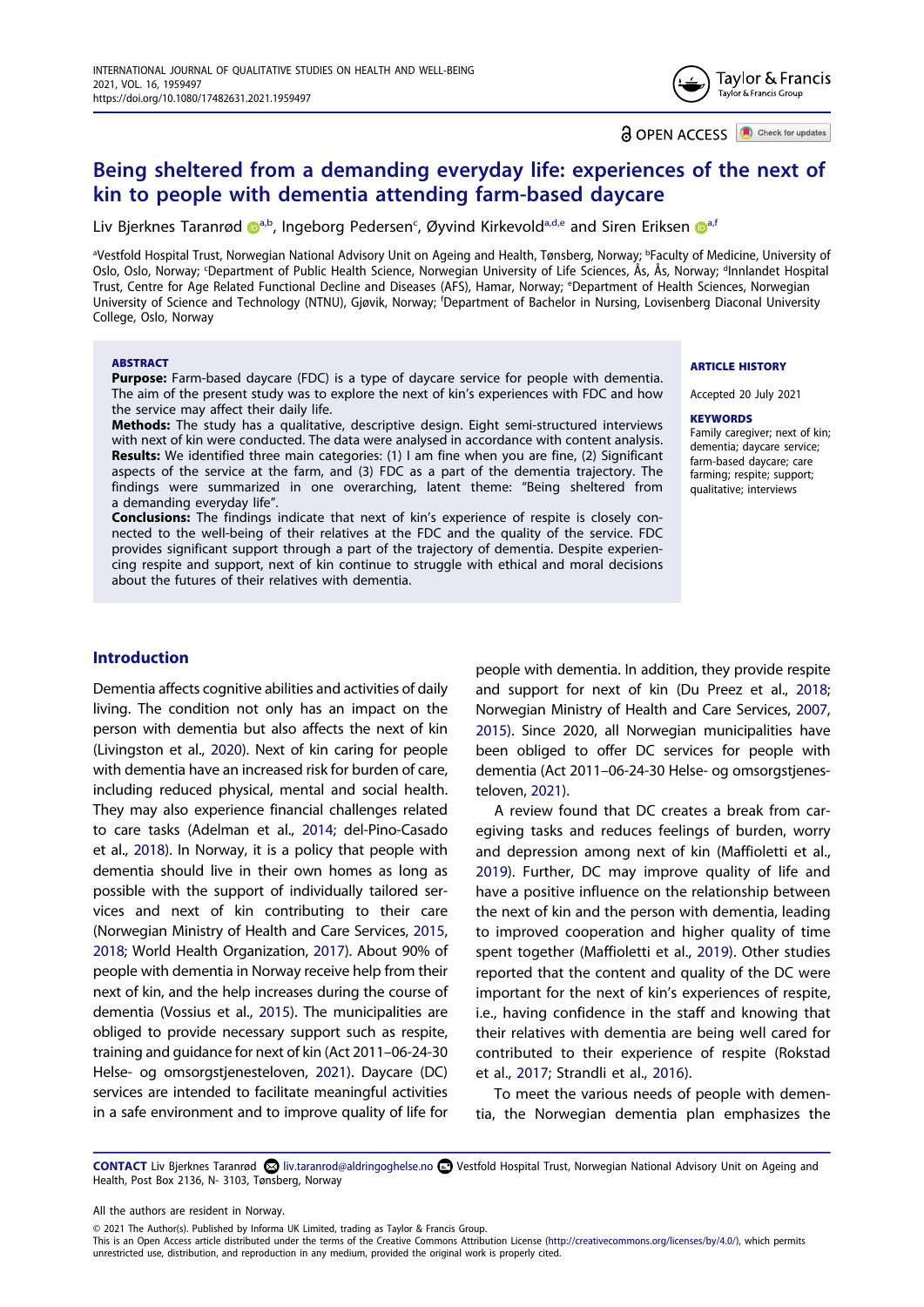<span id="page-2-6"></span>importance of offering different kinds of daycare (Norwegian Ministry of Health and Care Services, [2015,](#page-10-0) [2020\)](#page-10-8). Farm-based daycare (FDC) service for people with dementia has been established as one type of DC with a similar purpose, and both offer respite for next of kin (Ibsen et al., [2018;](#page-9-5) Norwegian Ministry of Health and Care Services, [2015](#page-10-0)). In Norway, the municipality has the overall responsibility for the quality of the health and social services provided within its jurisdiction (Act 2011–06-24-30 Helse- og omsorgstjenesteloven, [2021](#page-9-3)). FDCs are a collaboration between municipalities and farmers, the municipalities pay for the services provided at private farms (Ibsen et al., [2018\)](#page-9-5).

<span id="page-2-8"></span><span id="page-2-4"></span><span id="page-2-1"></span><span id="page-2-0"></span>FDC has been found to prevent an increase in caregiver burden over time (De Bruin, [2009](#page-9-6)). A wide range of activities are provided related to farm buildings, gardens, animals, and outdoor areas (Ibsen et al., [2018\)](#page-9-5). Further, the participants at FDC are more physically and socially active, and they spend more time outdoors than those at regular DC (Ellingsen-Dalskau et al., [2020;](#page-9-7) Finnanger Garshol et al., [2020\)](#page-9-8). However, knowledge about the next of kin's experiences with FDC is limited. Two interview studies found that FDC appears to promote the health of both the person with dementia and his or her next of kin (Solum Myren et al., [2013;](#page-10-9) Strandli et al., [2016](#page-10-7)). Strandli et al. [\(2016\)](#page-10-7) reported that the staff's dedication to caregiving and to facilitating individual activities were important for the next of kin's experience of relief and the safety of their relative. The next of kin's experiences can provide us with an extended understanding of how FDC might influence their daily lives and which elements of FDC can be important. The present study aimed to explore the next of kin's experiences with FDC and how the service may affect their daily lives.

# **Method**

# *Study design*

The present study has a qualitative, descriptive design. The purpose was to gain an understanding of the lived experience from the person's point of view. The study is ontological and epistemological based on hermeneutic phenomenology, as operationalized in Kvale and Brinkmann ([2009](#page-9-9)). The data was collected using qualitative, individual interviews about the participants experiences as caregivers to people with dementia attending an FDC. Kvale and Brinkmann base their approach to the qualitative interview on postmodern, pragmatic and hermeneutic philosophies. They emphasize that knowledge in qualitative research is not achieved by following value- and interest-free methods, because human subjectivity plays a non-reducible role in the development of qualitative knowledge. Further, Kvale and Brinkmann

<span id="page-2-5"></span>underline that the importance of good qualitative research is based on good craftsmanship (Kvale & Brinkmann, [2009](#page-9-9), p. 78). Therefore, we have strived to be transparent and analysed the data according to the well-recognized method of content analyis (Graneheim & Lundman, [2004](#page-9-10); Lindgren et al., [2020\)](#page-9-11).

# <span id="page-2-3"></span>*Participants and recruitment*

<span id="page-2-7"></span>To gain an extended understanding of the participants' experiences, we included a purposeful sample of next of kin reflecting different sex, ages, and relationships with people with dementia (Patton, [2002\)](#page-10-10). The inclusion criteria were being next of kin to people with dementia attending an FDC and meeting the relative with dementia at least once a week.

A group of eight next of kin, were invited to participate, all agreed to take part in the present study. The participants consisted of four men and four women with age ranging from 45 to 86 years. Four were spouses cohabiting with the person with dementia. Four were sons, daughter and a niece not living with the person with dementia. The relatives with dementia had mild or moderate degree of dementia and attended FDC two to four days a week.

The participants were recruited from seven different farms and regions of Norway through the FDC providers or healthcare personnel in the municipalities. All FDC services took place on farms engaged in agricultural production in suburban or rural areas. Five of the six farms had animals such as sheep, cows, goats, hens, rabbits, dogs, or cats.

The present study is part of the research project *"Farm-based daycare services for people with dementia: quality development through interdisciplinary collaboration"*, a prospective study organized into several qualitative and quantitative sub studies, with a multimethod approach (Eriksen et al., [2019\)](#page-9-12). The participants were unknown for the authors prior to the study.

# <span id="page-2-2"></span>*Data collection*

Individual interviews were conducted between June 2017 and February 2018. Four interviews took place in participants' homes, two in other appropriate places chosen by the next of kin, and two by phone. The interviews were dialogue-based and supported by an interview guide with open-ended questions. We addressed topics about being a caregiver before and after the relative started at FDC, experience of FDC and reflections on future care situation.

The interviews lasted 25–60 mins; each was conducted by the first author (LBT) and tape-recorded.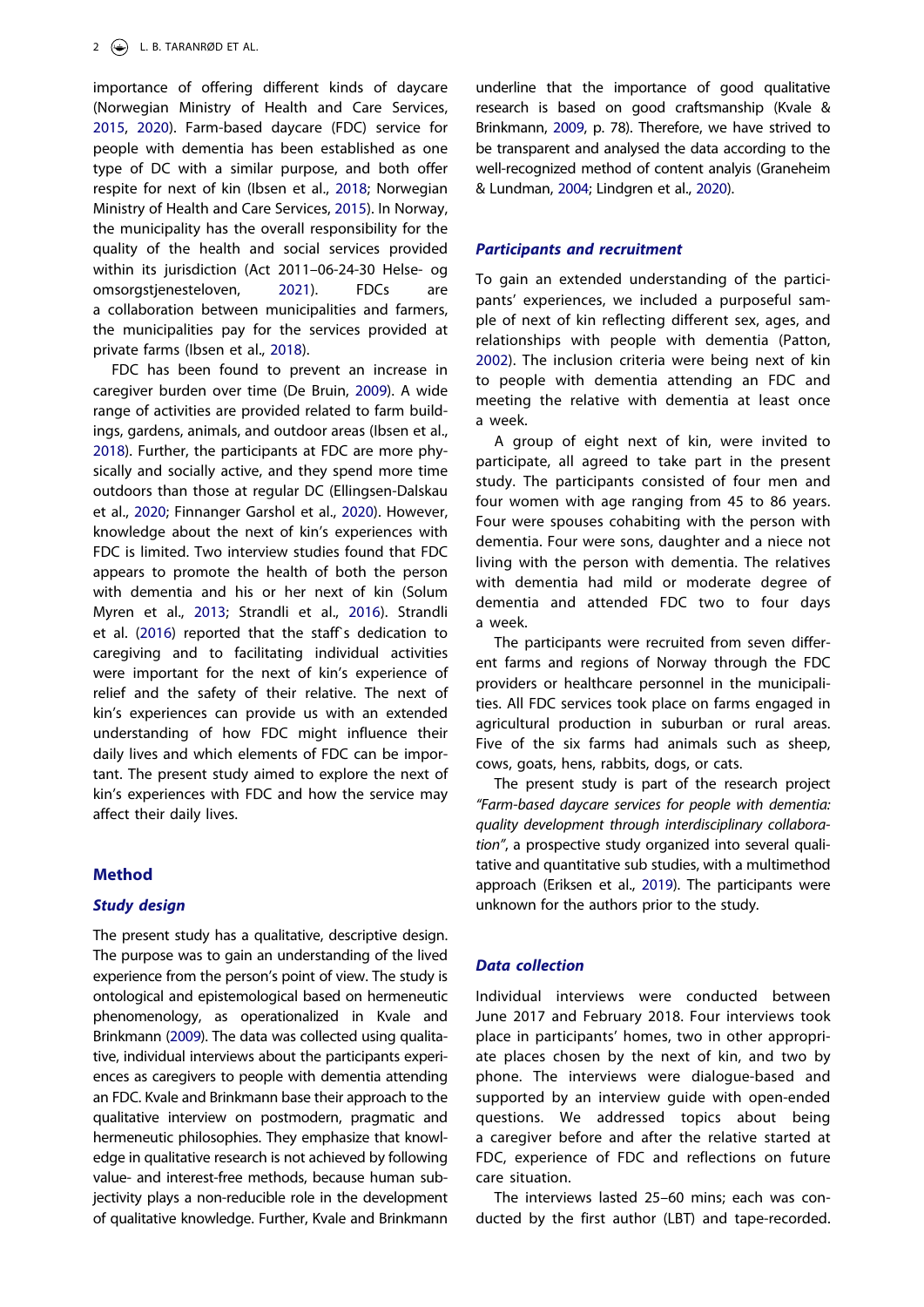The interviews were transcribed verbatim by LBT and one research assistant.

# *Data analysis*

<span id="page-3-2"></span>The transcribed interviews were analysed in line with qualitative content analysis by Graneheim and Lundman ([2004\)](#page-9-10) and focussed on both manifest and latent levels of content. NVivo 12 Pro (QSR International Pty Ltd, [2020](#page-10-11)) was used to support the coding and organizing of the data. The analysis was conducted by LTB in cooperation with two of the co-authors (SE, IP), and the process could be described in six stages.

First, each interview was read several times to acquire an overview of the material, and each was identified as a unit of analysis. Second, the text was divided into meaning units, and condensed units were formed. Third, the meaning units were extracted and labelled with codes. Fourth the codes were compared based on differences and similarities and then grouped into seven subcategories. In Stage five, the subcategories were clustered and grouped as three categories. Finally, in Stage six, the categories were summarized and reflected on to reach a latent presentation of the text based on an overall theme. An example of the process is shown in [Table I.](#page-3-0)

#### *Pre-understanding*

The first author (LBT) who conducted all the interviews, is a registered nurse (RN) with a research interest in the care situation for the next of kin of people with dementia. LBT was interviewed by the fourth author (SE) prior to the study with the aim of creating a conscious relationship with her own preunderstanding. The three co-authors (SE, IP and ØK) are researchers with many years of experience in different aspect of dementia care and dementia care research.

#### *Ethical aspect*

The present study was approved by the Norwegian Centre for Research Data (NSD) (no.49799) and conducted in accordance with the Declaration of Helsinki

<span id="page-3-3"></span>(World Medical Association, INC, [2004](#page-10-12)) Before each interview was initiated, the next of kin received oral and written information about the study, research topic and gave written consent. The interviewer emphasized that personal confidentiality would be guaranteed and informed that she is a registered nurse (RN).

# **Results**

The results can be divided into three main categories with underlying subcategories. First, "I am fine when you are fine" describing the experiences of being a caregiver; second, "Significant aspects of the service at the farm" describing the next of kins' experiences of FDC; and third "FDC as a part of the dementia trajectory" describing thoughts about the future ([Table II\)](#page-3-1).

#### *I am fine when you are fine*

The experiences of being a caregiver for a person with dementia attending FDC could be summed up as "I am fine when you are fine". This describes important aspects for the experience of respite. Most of the participants experienced FDC as a support service for both the relative with dementia and themselves. FDC positively affected their daily lives and offered them respite. They considered FDC to be a safe place and enjoyable for their relatives with dementia. Several described the service as "utterly invaluable regarding our situation". The participants highlighted two important perspectives of respite: (1) Having

<span id="page-3-1"></span>**Table II.** Theme, main categories, and subcategories.

| Theme            | Being sheltered from a demanding everyday life              |                                                         |                                                       |  |  |
|------------------|-------------------------------------------------------------|---------------------------------------------------------|-------------------------------------------------------|--|--|
| Main<br>Category | I am fine when<br>you are fine                              | Significant<br>aspects of<br>the service at<br>the farm | FDC as a part<br>of the<br>dementia<br>trajectory     |  |  |
| Subcategory      | Having time,<br>freedom and<br>fewer worries                | A dedicated staff                                       | We reached<br>a point                                 |  |  |
|                  | Mastery and<br>enjoyment for<br>the person with<br>dementia | An atmosphere<br>of real life                           | Being safe in<br>the system                           |  |  |
|                  |                                                             |                                                         | The agonies of<br>choices now<br>and in the<br>future |  |  |

<span id="page-3-0"></span>

|  | Table I. Examples of the analysis process. |  |  |  |
|--|--------------------------------------------|--|--|--|
|--|--------------------------------------------|--|--|--|

| rapic is exampled of the analysis process.                                                                                                                                                                                                                                                                                                 |                                                                                          |                                                        |                      |                                                                |  |  |  |
|--------------------------------------------------------------------------------------------------------------------------------------------------------------------------------------------------------------------------------------------------------------------------------------------------------------------------------------------|------------------------------------------------------------------------------------------|--------------------------------------------------------|----------------------|----------------------------------------------------------------|--|--|--|
| Meaning unit                                                                                                                                                                                                                                                                                                                               | Condensed meaning unit                                                                   | Codes                                                  | Subcategory          | Category                                                       |  |  |  |
| She gets to help with the farm chores, which she knows The next of kin knows that the staff<br>about from her childhood. The activities are familiar,<br>but I know that they (the staff) organize tasks that<br>are beneficial. I just know that they are having<br>a good experience and that the tasks they are doing<br>are worthwhile | facilitates tasks that the relative with<br>dementia is familiar with and<br>beneficial. | The staff<br>facilitates<br>the tasks<br>individually. | A dedicated<br>staff | <b>Significant</b><br>aspects of<br>the service<br>at the farm |  |  |  |
| It's not a nursing home service, but there's a sense of<br>community here, which they contribute to a little bit<br>atmosphere of real life                                                                                                                                                                                                | Opposite to day care at nursing home, the<br>FDC do not give an institutional feeling    | The farm gives An<br>a sense of<br>real life           |                      |                                                                |  |  |  |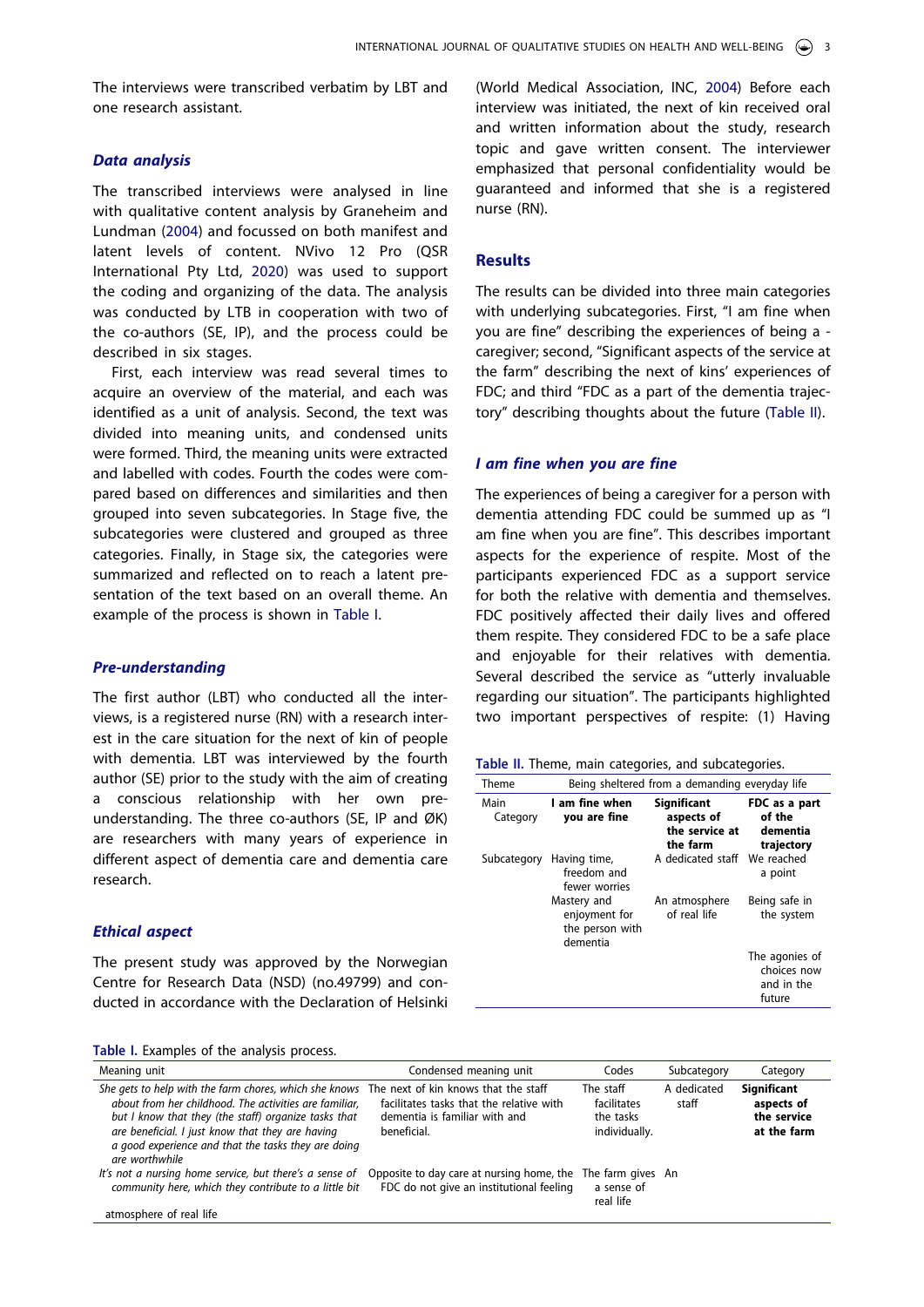time, freedom, and fewer worries; and (2) Mastery and enjoyment for the person with dementia.

#### *Having time, freedom, and fewer worries*

On days when their relative attended FDC, the participants had opportunities to do things they otherwise could not. Spouses, in particular, underlined the importance of having time to take care of their own health and to rest and recharge when they felt worn out from caregiving.

It means so much, especially when I start to get tired. Tomorrow he's going up to the farm. I can go for a walk or take a trip into town because I think it's sad that he sits alone here at home and sits a lot on the days when he's not up there. Then there's not much else to do. (Spouse)

The participants had time to do things at their own pace when their relative was at FDC. Without feeling guilty about leaving the relative with dementia, they could pursue their hobbies and participate in social life. Some of the participants described that they wished they could have more days of respite. Several, especially those who did not live with the relative with dementia, described worrying about their relative's nutritional status, physical health, and passivity. After their relatives started to attend FDC, these worries eased.

# *Mastery and enjoyment for the person with dementia*

The experience of respite was closely connected to knowing that the relatives with dementia enjoyed their time at the FDC. When the person with dementia expressed mastery and enjoyment this eased the burden for their relatives.

They have put up some shelves and tidied up, not big tasks. (Staff member) says that it should not be unmanageable. It must be something they can accomplish. I think this is very well thought through, and when it's clear, when they are given enough time, they enjoy it. After all, it's the same for us, too. (Spouse)

The FDC staff organized tailored activities that the relatives with dementia were able to master. A daughter said, "The activities are familiar, but I know that they (the staff) organize beneficial tasks."

The activities were something to look forward to for the relatives with dementia in their daily lives. One spouse stated, "The best thing for him is that he gets up in the morning, and when I see how good his mood is ... he has something to go to". The relatives with dementia participated in farm activities such as cutting and stacking wood, tending plants in the garden, and caring for animals. They also took part in other activities such as hiking, baking, singing, reading aloud from the newspaper, and other forms of social interaction. The next of kin emphasized

physical activities as an important part of the day because such activities helped the relatives with dementia to maintain physical function.

Whether they go skiing in the winter or take a walk, whether they are being in the mountain or pasture, or other activities like baking ... there are things that she enjoys and that she thinks are fun to be a part of. Of course, this means a lot to me. I feel reassured when (staff member) is leading the activity. (Son)

The FDC influenced the everyday rhythm of life for the relative with dementia. For example, he or she slept better after a day at the FDC, and this entailed a better night for the next of kin with fewer interruptions. Several next of kin further reported that their relative with dementia was in a better mood and had a more positive attitude towards life after starting at the FDC. These changes were attributed to enjoyable activities, social interaction with other attendees and the staff and animals at the farm, and the opportunity to enjoy the outdoors. The relatives with dementia had expanded their social networks and formed new friendships. Some of the interviewees stated, "Now we have something to share and to talk about", which affected their relationship positively and improved the care situation.

# *Significant aspects of the service at the farm*

The participants emphasized that the context of the daycare was important for them to feel fine. When describing the experience of FDC, they attributed two important aspects: (1) A dedicated staff; and (2) A real-life atmosphere.

#### *A dedicated staff*

The participants outlined the staff's ability to create an inclusive community where their relatives with dementia could be themselves with their individual resources and challenges.

Especially with the wonderful staff there with the social and inclusive aspects, and they (relatives with dementia) can be themselves. That is worth its weight in gold, both for me and my mum. (Daughter)

It was important that the staff were educated and had experience caring for people with dementia. One spouse said, "It's the daily care and the staff who show concern, assume responsibility and follow up. I feel as though nothing random happens there". The staff were able to make individual adaptations to activities based on each participant's level of function and preferences. The staff met the relatives with respect, dignity, and care, and this was highly significant for the next of kin's experience of security. In addition, the dialogue with the staff, gaining insights into FDC and being reassured that their relatives were fine were essential.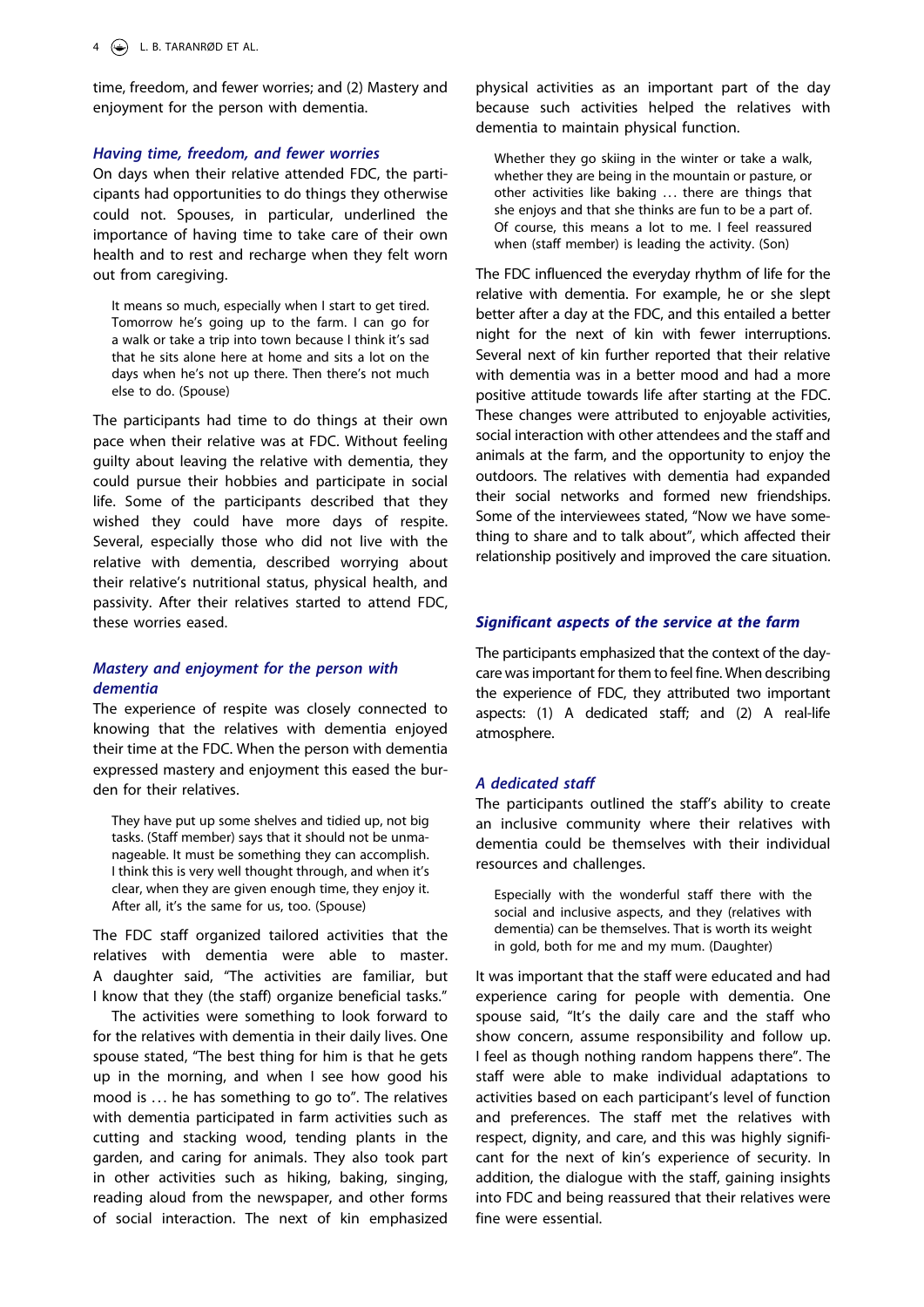# *An atmosphere of real life*

For the participants it was important that the FDC had an atmosphere of real life opposite to a constructed, institutional life. The participants emphasized that the buildings at the farm have the opposite of an institutional feeling. The outdoor area was described as natural and free. A son described how the context influenced his father: "He is a little freer, you know. It's a farm, and he can go out in the yard or the garden, listen to the birds and walk over to say hello to the sheep". Being able to have contact with the animals on the farm was beneficial, as several of the relatives attending the FDC had enjoyed experiences with animals in their younger days. Several of the participants expressed that having contact with the animals helped to make the day better for their relatives at the FDC.

They had some rabbits at the farm, and rabbits are something he grew up with and can relate to. So, we walked right over to the rabbit, and we talked about it and had a conversation about the old days. (Son)

The participants expressed that it was an advantage to have small groups of attendants. This made it possible for the relatives with dementia to have time to talk with each other and experience fellowship with someone in the same situation.

# *FDC as a part of the dementia trajectory*

When asked about the future, most of the participants reported that FDC was the first municipal service the person with dementia had received. And they realized that FDC was a part of the dementia trajectory and that the person with dementia would need other care services. Three perspectives were highlighted: (1) We reached a point where we needed help; (2) Being safe in the system; and (3) The agonies of choices now and in the future.

#### *We reached a point where we needed help*

For the participants, daily life gradually changed after their relative had developed symptoms of dementia and had become increasingly passive and less interested in taking part in social activities and performing daily tasks. Due to their relatives' changes in cognitive function and in other functions needed to conduct activities of daily life, the participants had to monitor daily activities more closely and take over responsibility for tasks that the relative with dementia used to do. Most of the participants stated that they found their life circumstances to be challenging. They experienced both grief and worry. A son stated, "It's no fun to see a person you love sitting inside and being obviously unhappy about it, when you know she used to enjoy being active and spending time

outdoors". Several participants said that their patience was continually put to the test:

Sometimes I feel a little irritated, but then I look at him and get a bad conscience. After all, he can't help it [...]. Not all the days are bad, but now and then things go a bit wrong' (Spouse).

The participants used different strategies, such as humour, to manage difficult situations; as one spouse said, "We don't make a big deal out of it; we make the best of it".

The participants explained that they had reached a point where they had to ask the municipal health services for measures to relieve their burden. In agreement with the relative with dementia, the participants established contact with the healthcare service in the municipality. When the need for services was assessed, the person with dementia was offered a place in FDC.

#### *Being safe in the system*

For many of the participants, FDC was the first service offered for their relatives with dementia. The participants understood that the progression of dementia and new needs for additional or different measures and support would arise at a certain point. The participants descried that it was important to establish contact with the healthcare service. All participants described the first contact with the healthcare system as a positive experience.

They felt that the concerns and needs of their relative with dementia were taken seriously and the relative with dementia was offered a place in FDC. A spouse commented, "I think to myself that I'm so happy he attends FDC, and I'm pleased that he is in the system".

From the very first meeting with the FDC staff, the participant felt welcome and received good information about the programme. They describe that both the relatives with dementia and themselves were included in the community the farm.

Several FDCs held regular meetings with the next of kin together with personnel from the healthcare service in the municipality. However, most of the communication with the FDC took place by text messages, telephone calls, emails when considered necessary, or a chat when the relative was picked up at his or her home in the morning. In addition, some of the FDCs used notebooks, monthly newsletters or arranged social events. The participants expressed that the staff at the FDC was caring and supportive about their situation. The staff had close contact with the healthcare system in the municipality and conveyed the needs of individual participants when needed.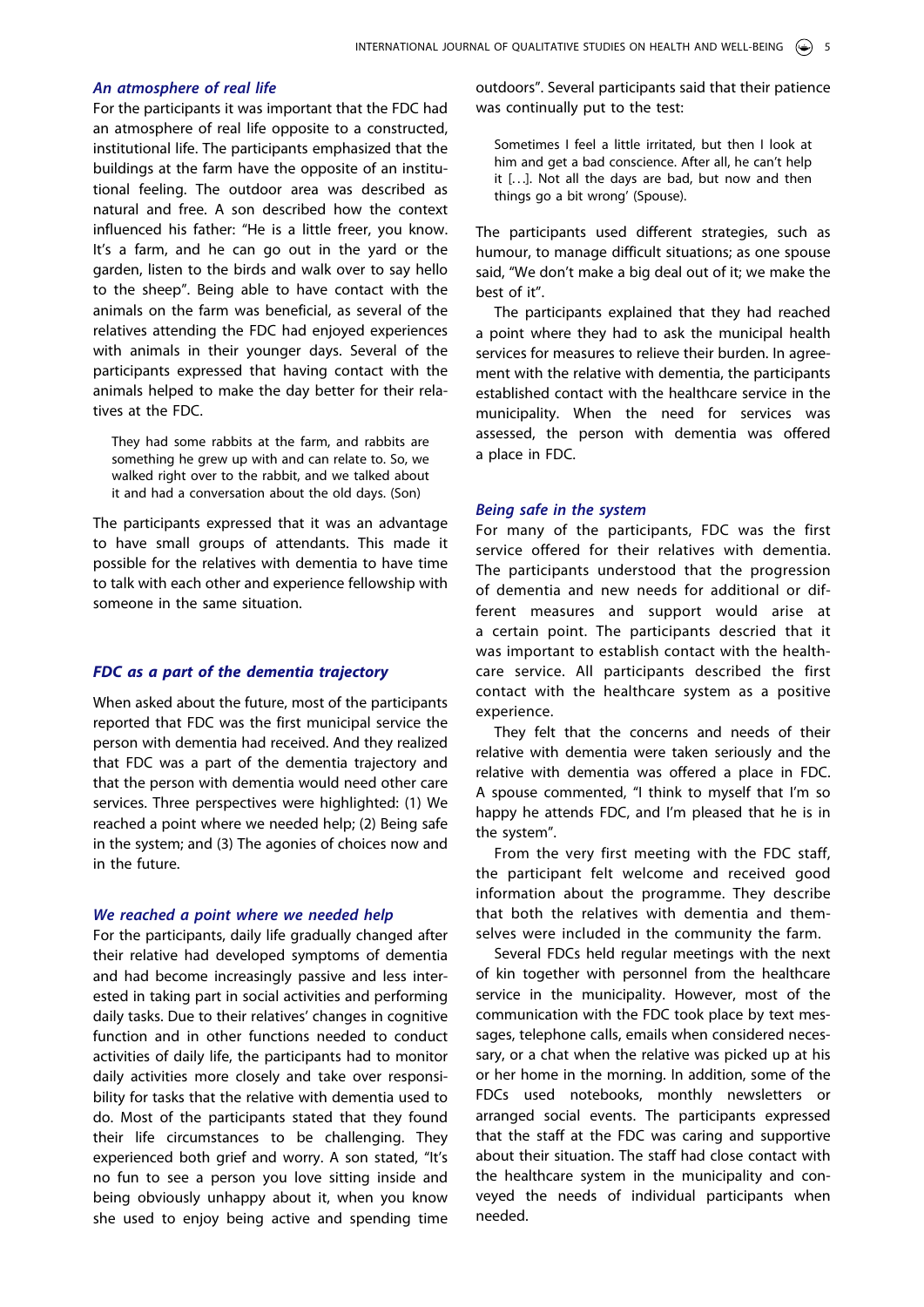# *The agonies of choices now and in the future*

The participants expressed a strong desire for the relative with dementia to live as independently as possible, both now and in the future. Furthermore, they thought about the difficult decisions they would have to make about their relative with dementia in the near future. However, receiving FDC service was a way of preparing for the days to come. A son said, "One of the reasons we wanted the municipality involved was that we could discuss measures and the future with experts in the field. This lays the foundation for adding more services when he gradually becomes worse".

The participants were concerned about their obligations to help and support their relative throughout the course of dementia. A niece stated, "I couldn't stand to see everything fall apart, to put it one way. There's no human dignity in that. We have a responsibility as a family". The participants described challenging discussions in which family members had conflicting ideas about the needs of the relative and when he or she should be moved to a nursing home.

My son says: now you are just pushing him (the father) away. Then I say, yes, but he understands this himself. He knows he's on the list. He has been informed of this, and he agrees. We are not both going to get sick. (Spouse)

Most of the participants considered FDC as a service that could potentially postpone nursing home placement.

(. . .) If she had not had the service at the farm or similar service (...) it will have meant that she probably (. . .) we have had to find other solutions in relation to the living situation. I think this (FDC) contributes to her being able to live at home. (Son)

The participants also highlighted concerns about the relatives with dementias ´ability to understand their situations and make choices for themselves. A son stated,

I think the matter of consent is a challenge. We have not taken his right to consent from him. Consent in relation to adding new things. I'm thinking of the ethical aspects. I absolutely want to contribute and help my father. He has helped me a lot in my life.

# *Overall interpretations: "being sheltered from a demanding everyday life"*

<span id="page-6-1"></span>In the categories presented above, being a next of kin to a person with dementia is described as demanding and as often causing major changes in life for both parties. The participants reached a point where they needed help, and FDC service was experienced as an important form of support and respite that positively influenced daily life for them as well as for their

relative with dementia. This positive experience was strongly connected to the tailored and meaningful activities in natural settings created for the attendees by the staff. Being a next of kin to a person with dementia could be described as "being outdoors in rough weather". FDC was an important part of the dementia trajectory. Having the relative with dementia attending FDC created an important break or shelter from their daily struggle. Therefore, the latent meaning of our findings could be summed up as: "being sheltered from a demanding everyday life".

# **Discussion**

The present study aimed to explore the next of kin's experiences with the service at the farm and how FDC may affect their daily life. The participants were most concerned with the well-being of the persons with dementia. When the next of kin knew that their relatives had a good time at the FDC, they experienced a break from the daily worries and could enjoy time and freedom to follow their interests or meet their own needs. This gave the next of kin a possibility to re-energize and recover from caregiving. Other studies have also reported that FDC may promote personal time, fewer feelings of guilt and an experience of respite for the next of kin (De Bruin et al., [2015;](#page-9-13) Solum Myren et al., [2013;](#page-10-9) Strandli et al., [2016\)](#page-10-7). In our study the next of kin reported that relatives with dementia slept better after attending FDC. This, in turn, resulted in more-restful nights with fewer interruptions for the participants. Tretteteig et al. ([2017](#page-10-13)) study of next of kin to people with dementia attending a regular daycare also noted this.

<span id="page-6-5"></span><span id="page-6-4"></span><span id="page-6-3"></span><span id="page-6-2"></span><span id="page-6-0"></span>A recent study concerning next of kin of people with dementia attending a FDC reported that the perceived burden of care is dependent on the living situation (Taranrød et al., [2020\)](#page-10-14). The study reported that spouses living with a person with dementia attending FDC experienced a significantly higher burden than next of kin who did not live with their relative (Taranrød et al., [2020](#page-10-14)). In our study, several participants emphasized a need for more service than the relatives with dementia were currently being offered by the municipality. In Norway, the municipalities have the responsibility to support and tailor interventions to next of kin who experience burden of care (Helse- og omsorgstjenesteloven [2011](#page-9-14); Norwegian Directorate of Health, [2017](#page-10-15)). Enjoyable and meaningful activities which contribute to a feeling of mastery for the person with dementia is the basis for daycare services (Norwegian Ministry of Health and Care Services, [2020](#page-10-8)). Despite significant effort by the authorities to increase the number of daycare services, there is still a lack of available services to meet the next of kin's needs for relief (Granbo et al., [2019](#page-9-15); Norwegian Directorate of Health, [2019](#page-10-16);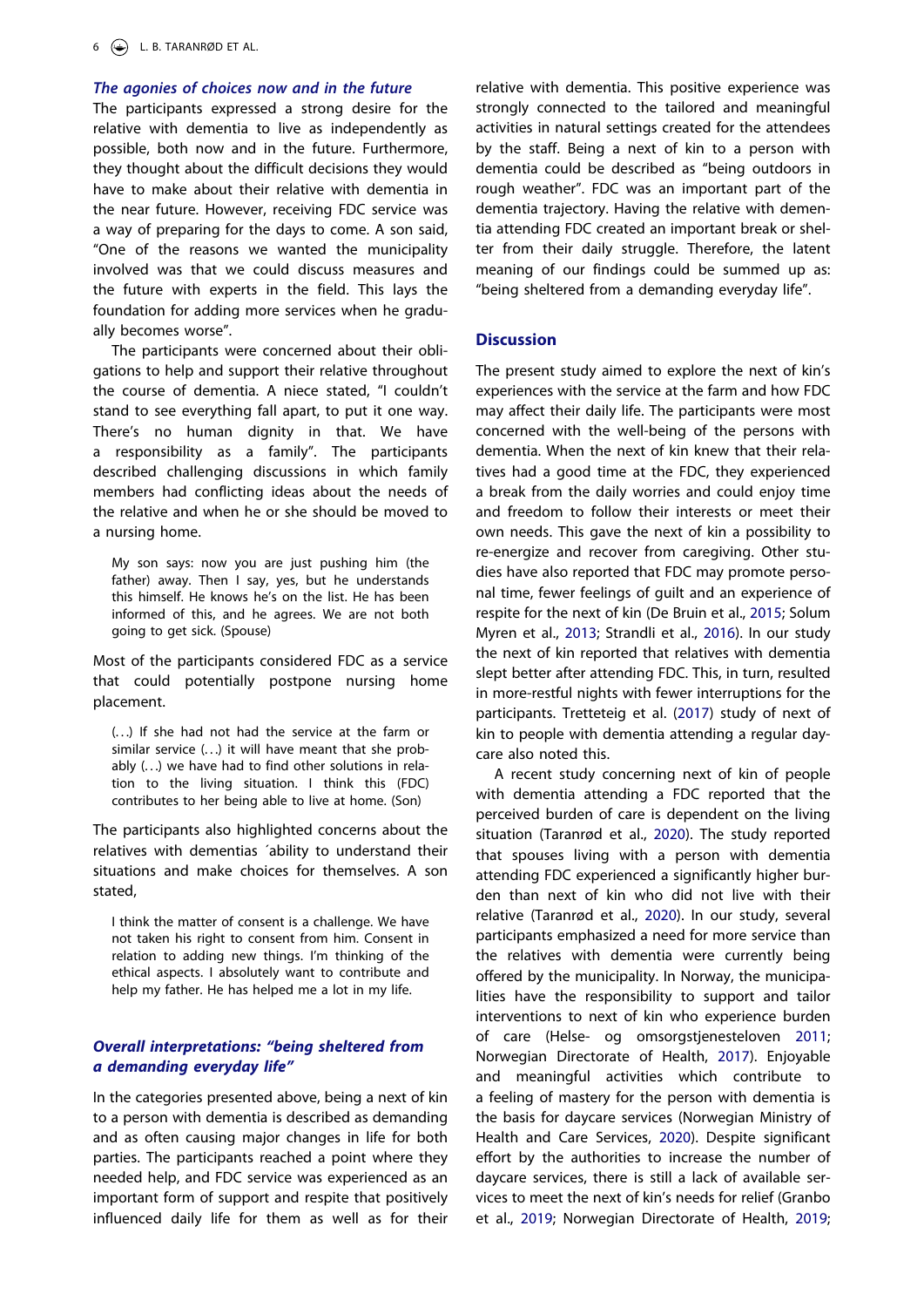Norwegian Ministry of Health and Care Services, [2015,](#page-10-0) [2020\)](#page-10-8).

<span id="page-7-11"></span><span id="page-7-9"></span><span id="page-7-6"></span>For next of kin in general, it is not enough that their relatives attend a daycare service; the context of the service and how the service is organized are just as important (Tretteteig et al., [2015\)](#page-10-17). The next of kin may hesitate to use services that are not perceived as beneficial for the person with dementia (Neville et al., [2015\)](#page-10-18). Our participants described FDC as positive for their relatives with dementia and highlighted the atmosphere of "real life" surrounded by farm buildings and outdoor areas. "Real life" was described in contrast to "institutional life" since most regular daycare in Norway are situated in institutions, such as nursing homes (Norwegian Directorate of Health, [2019\)](#page-10-16). Our findings correspond with those of other studies (Solum Myren et al., [2017;](#page-10-19) Strandli et al., [2016\)](#page-10-7). The farm environment provided opportunities for a variety of useful activities that promoted participation and a feeling of freedom for the person with dementia (Strandli et al., [2016](#page-10-7)). Solum Myren et al. ([2017](#page-10-19)) also described the farm environment (including staff) as a context that enables attendees to participate more in everyday activities compared to ordinary daycare. To some people with dementia and their next of kin, it is difficult to accept traditional service offered for people with dementia, and a "real-life" setting could make this more acceptable (Strandli et al., [2016](#page-10-7)). Stephan et al. ([2018\)](#page-10-20) found that the attitudes and beliefs informal caregivers had towards formal care were predominantly reticent or negative as most services were currently judged to be too focused on the disease rather than on the person with the disease; additionally, they felt that the psychological and social needs of their relative were often not appropriately considered (Stephan et al., [2018\)](#page-10-20). The Norwegian National guidelines for dementia state that all care and services should be personcentred (Norwegian Directorate of Health, [2017a\)](#page-10-21). Brooker [\(2014\)](#page-9-16) and Kitwood ([1997](#page-9-17)) specified that an environment that supports positive interaction contributes to supportive social psychology, which is an important factor in person-centred care. From the perspective of our participants, the staff at the farms seemed to use the environment to promote individual care for the persons attending FDC.

<span id="page-7-8"></span><span id="page-7-7"></span><span id="page-7-1"></span>Our participants perceived the staff as important for promoting their relatives' well-being, and they expressed confidence in the staff. The staffs' expertise in dementia care, their engagement, and their skills in adjusting service to the needs and resources of the persons with dementia were highly valued. The study by Schols and van der Schriek-van Meel ([2006](#page-10-22)) found that next of kin were more satisfied with the service at FDC than that at regular daycare. To our participants, it was important that the staff managed to create an environment for social inclusion and to facilitate

<span id="page-7-3"></span>meaningful activities for their relative. This was also seen by Stephan et al. [\(2018\)](#page-10-20), who found that the competencies of the health and social care professionals, their dementia-specific knowledge and their awareness of each person with dementia and his or her social competencies were important for the next of kin. Other studies have shown that the staff and the farm environment may promote connection and autonomy for the attendees (Ellingsen-Dalskau et al., [2020](#page-9-7); Hemingway et al., [2016](#page-9-18); Ibsen & Eriksen, [2020](#page-9-19)) and that well-organized daycare provides support and enriches everyday life for people with dementia as well as their next of kin (Gústavsdóttir, [2011\)](#page-9-20). In addition, next of kin to persons with dementia attending FDC described that meaningful days at the farm and a sense of fellowship were perceived as promoting health both for the person with dementia and the next of kin, who experienced the service as a relief (Solum Myren et al., [2013](#page-10-9); Strandli et al., [2016\)](#page-10-7).

<span id="page-7-5"></span><span id="page-7-2"></span>Caring for a person with dementia could be described as a dynamic process, meaning that the care responsibilities as well as the next of kin's experiences change as the dementia progresses (Montgomery & Kosloski, [2009\)](#page-10-23). The participants highlighted the experience of being in the middle of the dementia trajectory where FDC was one, and often the first, service encountered along the journey. The period before receiving FDC was characterized by exhaustion, grief and worries about the situation. At the same time, they experienced substantial responsibilities and multiple roles in the care of their relative with dementia. Our findings align with the findings of earlier research describing the next of kin's experiences of the life situation before contacting the healthcare system (Moholt et al., [2018](#page-10-24); Solum Myren et al., [2013](#page-10-9); Tretteteig et al., [2017](#page-10-13); Vossius et al., [2015\)](#page-10-3). In the early stage of the disease, next of kin may not experience a need for help and may not identify themselves as "carers" (Stephan et al., [2018\)](#page-10-20). Our participants described having reached a point where help from the healthcare system became a necessity and, in agreement with their relative with dementia, they contacted healthcare services.

<span id="page-7-10"></span><span id="page-7-4"></span><span id="page-7-0"></span>Throughout the trajectory of dementia, both the person with dementia and the next of kin's situation may change considerably due to social isolation and the loss of a social network in addition to increased stress, strain, depression, and other health-related problems associated with caregiving (Brodaty & Donkin, [2009](#page-9-21); Lethin et al., [2020\)](#page-9-22). Support from healthcare services is crucial and may reduce the next of kin's feelings of strain and burden. Stephan et al. ([2018\)](#page-10-20) found that next of kin expect to share the responsibility of caring for the person with dementia with healthcare personnel and to receive help for making joint decisions regarding the care. Our participants experienced having rapport and helpful dialogues with the FDC staff. They felt safe knowing that they had someone with whom to share the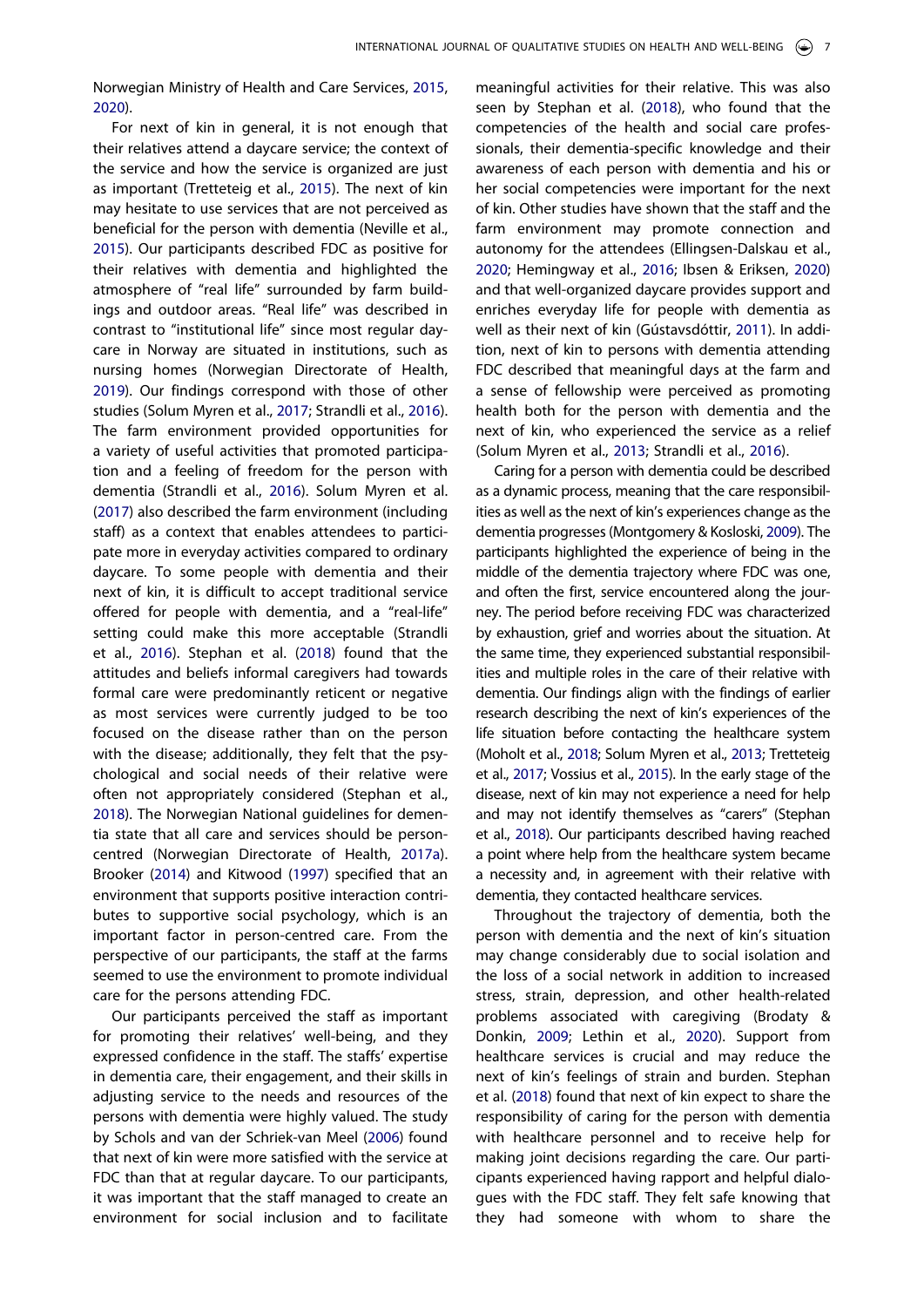responsibility of care. A recent study of next of kin of people with dementia attending an FDC found that social support positively affected the quality of life and burden of care for the next of kin (Taranrød et al., [2020\)](#page-10-14), and in a review by Williams et al. ([2019](#page-10-25)), multicomponent interventions including learning coping strategies and getting emotional support were found necessary to reduce caregiver burden.

<span id="page-8-4"></span><span id="page-8-0"></span>Being a next of kin may elicit feelings including commitment and responsibility (Davies & Nolan, [2004](#page-9-23)). Our participants were in a position where, in the near future, they would have to make difficult decisions about choices for a higher level of care for their relatives with dementia. Making such choices may generate guilt and distress for those who must make them (Davies & Nolan, [2004;](#page-9-23) Larsen et al., [2020\)](#page-9-24) and seems to be agonizing for the participants in relation to several ethical dilemmas. In a recent qualitative review of spouses' experiences (Egilstrod et al., [2019\)](#page-9-25), lack of control and uncertainty about the future were particularly pronounced. It is important that healthcare personnel are aware of the next of kin's struggles to cope with the situation and that they facilitate adequate support to the next of kin (Larsen et al., [2020](#page-9-24)).

#### <span id="page-8-2"></span><span id="page-8-1"></span>*Methodological considerations*

<span id="page-8-3"></span>In their own words, the participants in the present study described their experiences of FDC and how the service affected their daily lives. Lincoln and Guba ([2000](#page-9-26)) highlighted five areas of importance for quality in qualitative studies: credibility, dependability, confirmability, transferability, and authenticity. To ensure that we have addressed these five areas, we have attempted to describe the process openly and reflexively, presenting each step of the research in detail. The interviews were analysed on both manifest and latent levels of the content (Graneheim & Lundman, [2004\)](#page-9-10). We are aware that there may be more than one correct interpretation of the transcribed interviews. The data are from only eight participants, and this may have influenced the results and, thereby, the transferability of our findings to other populations may be limited. By contrast, the sample represents different FDCs and regions of Norway. The participants are diverse in regard to age, sex and whether the participant lived with the relative with dementia or not. Thus, we believe the findings elucidate important experiences of next of kin that may be transferable to other next of kin of persons with dementia.

# **Conclusions**

The main finding of this study was that the next of kin's experience of respite was closely connected to the wellbeing of their relative at the FDC and the quality and content of the service. The next of kin faced the agony of making choices about how to care for their relatives

with dementia, and they seemed willing to take responsibility with support from the healthcare system. Our findings underpin the importance of having someone with whom to share the responsibilities of care and having a good quality healthcare service that supports the next of kin along the trajectory of the progression of dementia. FDC can be a important "shelter" for next of kin and offer good days for people with dementia during this trajectory.

# **Acknowledgments**

The authors would thank the next of kin who generously shared their experiences and their everyday lives. We will also thank the health professionals in the municipalities and the FDC providers for their assistance in recruitment of participants. The authors would further like to thank Ms Marit Fossberg for helping with the transcriptions.

# **Disclosure statement**

No potential conflict of interest was reported by the author(s).

#### **Funding**

This work was supported by the Research Council of Norway /Norges forskningsråd under Grant [No 255033].

#### **Notes on contributors**

*Liv Bjerknes Taranrød* is a registered nurse and has many years of clinical experience with people with dementia and their next of kin. She is now a Ph.D. fellow in the Norwegian National Advisory Unit on Ageing and Health, Vestfold Hospital Trust, Tønsberg/University of Oslo, Faculty of Medicine. Her Ph.D. project focuses on next of kin as caregivers to people with dementia attending farm-based daycare services.

*Ingeborg Pedersen* is associate professor affiliated to Department of Public Health Science at Norwegian University of Life Sciences. Her main research interest is on dementia and mental health care, and health promoting activities for these groups especially connected to the use of care farms, nature and animals.

*Øyvind Kirkevold* is assistant research director at Norwegian National Advisory Units on Ageing and Health, researcher at Research Centre for Age related Functional Decline and Diseases (AFS) at Innlandet hospital Trust and professor in clinical nursing at Norwegian University of Science and Technology (NTNU) Department of Health Sciences in Gjøvik. Main research areas are health services to person with dementia, legal right of person with dementia and quality of care for older people with cancer receiving radiotherapy.

*Siren Eriksen* is a senior researcher at Norwegian National Advisory Units on Ageing and Health, Vestfold Hospital Trust, Tønsberg, and a professor in clinical nursing at Lovisenberg Diaconal University college,Department of Bachelor of Nursing,Oslo. Her main research interests are health services to people with dementia, user involvement/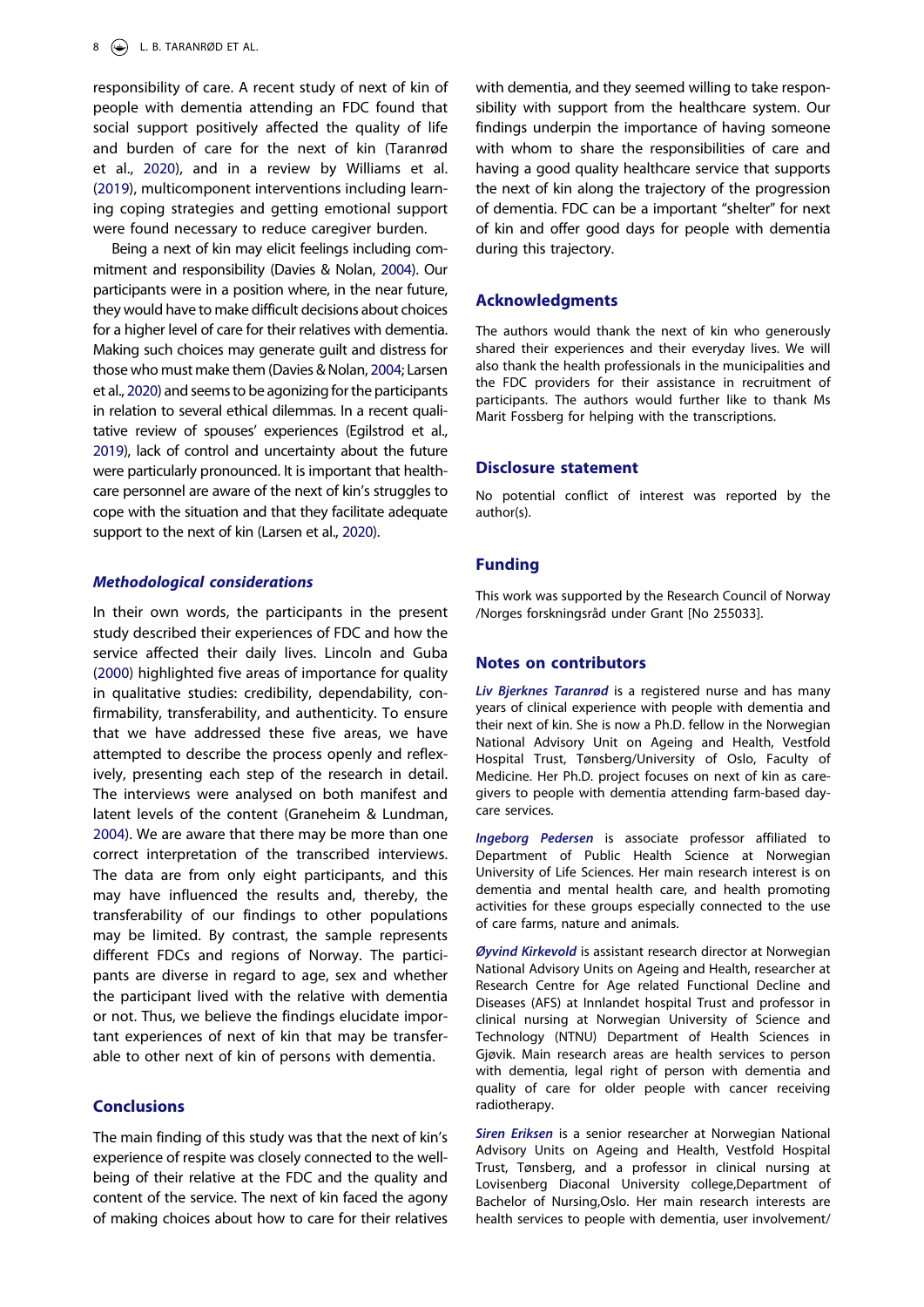user experience, psycosocial needs and – interventions and palliative care.

# **ORCID**

Liv Bjerknes Taranrød **b** http://orcid.org/0000-0001-6044-2052

Siren Eriksen **b** http://orcid.org/0000-0002-5541-0934

## **References**

- <span id="page-9-1"></span>Adelman, R. D., Tmanova, L. L., Delgado, D., Dion, S., & Lachs, M. S. [\(2014\)](#page-1-4). Care of the aging patient: From evidence to action: Caregiver burden. A clinical review. *JAMA*, *311*(10), 1052–1059. <https://doi.org/10.1001/jama.2014.304>
- <span id="page-9-21"></span>Brodaty, H., & Donkin, M. [\(2009](#page-7-0)). Family caregivers of people with dementia. *Dialogues in Clinical Neuroscience*, *11*(2), 217–228.
- <span id="page-9-16"></span>Brooker, D. ([2014](#page-7-1)). *Personsentrert demensomsorg: Veien til bedre tjenester*. [Person-centered dementia care: Makingservices better]. Forlaget Aldring og helse.
- <span id="page-9-23"></span>Davies, S., & Nolan, M. [\(2004\)](#page-8-0). 'Making the move': Relatives' experiences of the transition to a care home. *Health & Social Care in the Community*, *12*(6), 517–526. [https://doi.](https://doi.org/10.1111/j.1365-2524.2004.00535)  [org/10.1111/j.1365-2524.2004.00535](https://doi.org/10.1111/j.1365-2524.2004.00535)
- <span id="page-9-6"></span>De Bruin, S. R. ([2009](#page-2-0)). *Sowing in the autumn seson: Exploring benefits of green care farms for dementia patients. Chapter 7, Caregiver burden in family caregivers of dementia patients attending day care at GCFs or at RDCFs*  [Doctoral dissertation]. Wageningen University.
- <span id="page-9-13"></span>De Bruin, S. R., Stoop, A., Molema, C. C. M., Vaandrager, L., Hop, P. J. W. M., & Baan, C. A. ([2015](#page-6-0)). Green care farms: An innovative type of adult day service to stimulate social participation of people with Dementia. *Gerontology and Geriatric Medicine*, 1–10. <https://doi.org/10.1177/2333721415607833>
- <span id="page-9-2"></span>del-Pino-Casado, R., Frı'as-Osuna, A., Palomino-Moral, P. A., Ruzafa-Mart'ınez, M., & Ramos Morcillo, A. J. [\(2018\)](#page-1-5). Social support and subjective burden in caregivers of adults and older adults: A meta-analysis. *PLoS One*, *13*(1), 1–18. [https://](https://doi.org/https://dx.doi.org/10.1371%2Fjournal.pone.0189874) [doi.org/https://dx.doi.org/10.1371%2Fjournal.pone.0189874](https://doi.org/https://dx.doi.org/10.1371%2Fjournal.pone.0189874)
- <span id="page-9-4"></span>Du Preez, J., Millsteed, J., Marquis, R., & Richmond, J. ([2018](#page-1-6)). The role of adult day services in supporting the occupational participation of people with dementia and their carers: An integrative review. *Healthcare*, *6*(2), 43. <https://doi.org/doi:10.3390/healthcare6020043>
- <span id="page-9-25"></span>Egilstrod, B., Ravn, M. B., & Schultz Petersen, K. [\(2019](#page-8-1)). Living with a partner with dementia: A systematic review and thematic synthesis of spouses' lived experiences of changes in their everyday lives. *Aging & Mental Health*, *23*(5), 541–550. <https://doi.org/10.1080/13607863.2018.1433634>
- <span id="page-9-7"></span>Ellingsen-Dalskau, L., De Boer, B., & Pedersen, I. ([2020](#page-2-1)). Comparing the care environment at farm-based and regular day care for people with dementia in Norway— An observational study. *Health & Social Care in the Community*, 1–9. <https://doi.org/10.1111/hsc.13113>
- <span id="page-9-12"></span>Eriksen, S., Pedersen, I., Taranrød, L. B., Ellingsen-Dalskau, L., Finnanger Garshol, B., Ibsen, T. L., Kirkvold, Ø., Strandli, E., & Patil, G. [\(2019\)](#page-2-2). Farm-based day care services – A prospective study protocol on health benefits for people with dementia and next of kin. *Journal of Multidisciplinary Healthcare*, *12*, 643–653. [https://doi.org/](https://doi.org/10.2147/JMDH.S212671)  [10.2147/JMDH.S212671](https://doi.org/10.2147/JMDH.S212671)
- <span id="page-9-8"></span>Finnanger Garshol, B., Ellingsen-Dalskau, L., & Pedersen, I. ([2020](#page-2-1)). Physical activity in people with dementia attending farm-based dementia day care – A comparative

actigraphy study. *BMC Geriatrics*, *20*(1), 219. [https://doi.](https://doi.org/10.1186/s12877-020-01618-4) [org/10.1186/s12877-020-01618-4](https://doi.org/10.1186/s12877-020-01618-4)

- <span id="page-9-15"></span>Granbo, R., Boulton, E., Saltvedt, I., Helbostad, J. L., & Taraldsen, K. ([2019](#page-6-1)). My husband is not ill; he has memory loss - caregivers´ perspectives on health care services for persons with dementia. *Geriatrics BMC*, *19*(1), 75. [https://](https://doi.org/10.1186/s12877-019-1090-6) [doi.org/10.1186/s12877-019-1090-6](https://doi.org/10.1186/s12877-019-1090-6)
- <span id="page-9-10"></span>Graneheim, U., & Lundman, B. [\(2004](#page-2-3)). Qualitative content analysis in nursing research: Concepts, procedures and measures to achieve trustworthiness. *Nurse Education Today*, *24*  (2), 105–112. <https://doi.org/doi:10.1016/j.nedt.2003.10.001>
- <span id="page-9-20"></span>Gústavsdóttir, M. ([2011](#page-7-2)). Keeping up health promotion practices in specialized day care units for people with dementia. *American Journal of Alzheimers Disorder and Other Dementias*, *26*(6), 437–442. [https://doi.org/10.1177/](https://doi.org/10.1177/1533317511424893) [1533317511424893](https://doi.org/10.1177/1533317511424893)
- <span id="page-9-14"></span>Helse- og omsorgstjenesteloven [\(2011](#page-6-2)). Lov om kommunale helse- og omsorgstjenester m.m. (LOV-2011-24-30). [The Act on Municipal Health and Care Services 2011-06-24-30]. Retrieved from <https://doi.org/10.1177/1533317511424893>
- <span id="page-9-3"></span>Helse- og omsorgstjenesteloven. ([2021](#page-1-7)). *Lov om kommunale helse- og omsorgstjenester m.m. (LOV-2011-06-24-30)*. [The Act on Municipal Health and Care Services 2011-06-24- 30]. <https://lovdata.no/dokument/NL/lov/2011-06-24-30>
- <span id="page-9-18"></span>Hemingway, A., Ellis-Hill, C., & Norton, E. [\(2016\)](#page-7-3). What does care farming provide for clients? The views of care farm staff. *NJAS-Wageningen Journal of Life Sciences*, *79*(1), 23–29. <https://doi.org/10.1016/j.njas.2016.09.001>
- <span id="page-9-19"></span>Ibsen, T. L., & Eriksen, S. ([2020](#page-7-3)). The experience of attending a farm-based day care service from the perspective of people with dementia: A qualitative study. *Dementia*, 1–19. <https://doi.org/10.1177/1471301220940107>
- <span id="page-9-5"></span>Ibsen, T. L., Eriksen, S., & Patil, G. G. [\(2018\)](#page-2-4). Farm-based day care in Norway – A complementary service for people with dementia. *Journal of Multidisciplinary Healthcare*, *11*, 349–358. <https://doi.org/10.2147/JMDH.S167135>
- <span id="page-9-17"></span>Kitwood, T. ([1997](#page-7-1)). The experience of dementia. *Aging & Mental Health*, *1*(1), 13–22. [https://doi.org/10.1080/](https://doi.org/10.1080/13607869757344)  [13607869757344](https://doi.org/10.1080/13607869757344)
- <span id="page-9-9"></span>Kvale, S., & Brinkmann, S. [\(2009\)](#page-2-5). *Det kvalitative forskningsintervjuet* (Vol. 2). Gyldendal Akademisk.
- <span id="page-9-24"></span>Larsen, S. L., Blix, B. H., & Hamran, T. [\(2020\)](#page-8-2). Family caregivers' involvement in decisionmaking processes regarding admission of persons with dementia to nursing homes. *Dementia*, *19*(6), 2038–2055. [https://doi.org/10.](https://doi.org/10.1177/1471301218814641) [1177/1471301218814641](https://doi.org/10.1177/1471301218814641)
- <span id="page-9-22"></span>Lethin, C., Leino-Kilpi, H., Bleijlevens, M. H. C., Stephan, A., Martin, M. S., Nilsson, K., Nilsson, C., Zabalegui, A., & Karlsson, S. ([2020](#page-7-0)). Predicting caregiver burden in informal caregivers caring for persons with dementia living at home - A follow-up cohort study. *Dementia*, *19*(3), 640–660. <https://doi.org/10.1177/1471301218782502>
- <span id="page-9-26"></span>Lincoln, Y. S., & Guba, E. G. [\(2000\)](#page-8-3). Paradigmatic controversies, contradictions, and emerging confluences. In N. K. Denzin & Y. S. Lincoln (Eds.), *Handbook of qualitative research* (Vol. 2, pp. 163–188). Sage.
- <span id="page-9-11"></span>Lindgren, B. M., Lundman, B., & Graneheim, U. H. [\(2020\)](#page-2-3). abstraction and interpretation during the qualitative content analysis process. *International Journal of Nursing Studies*, *108*, 103632. <https://doi.org/10.1016/j.ijnurstu.2020.103632>
- <span id="page-9-0"></span>Livingston, G., Huntley, J., Sommerlad, A., Ames, D., Ballard, C., Banerjee, S., Brayne, C., Burns, A., Cohen-Mansfield, J., Cooper, C., Costafreda, S., Dias, A., Fox, N., Gitlin, L., Howard, R., Kales, H., Kivimäki, M., Larson, E., Ogunniyi, A., Orgeta, V., ... Mukadam, N. [\(2020](#page-1-8)). Dementia prevention, intervention, and care: 2020 report of the *Lancet*